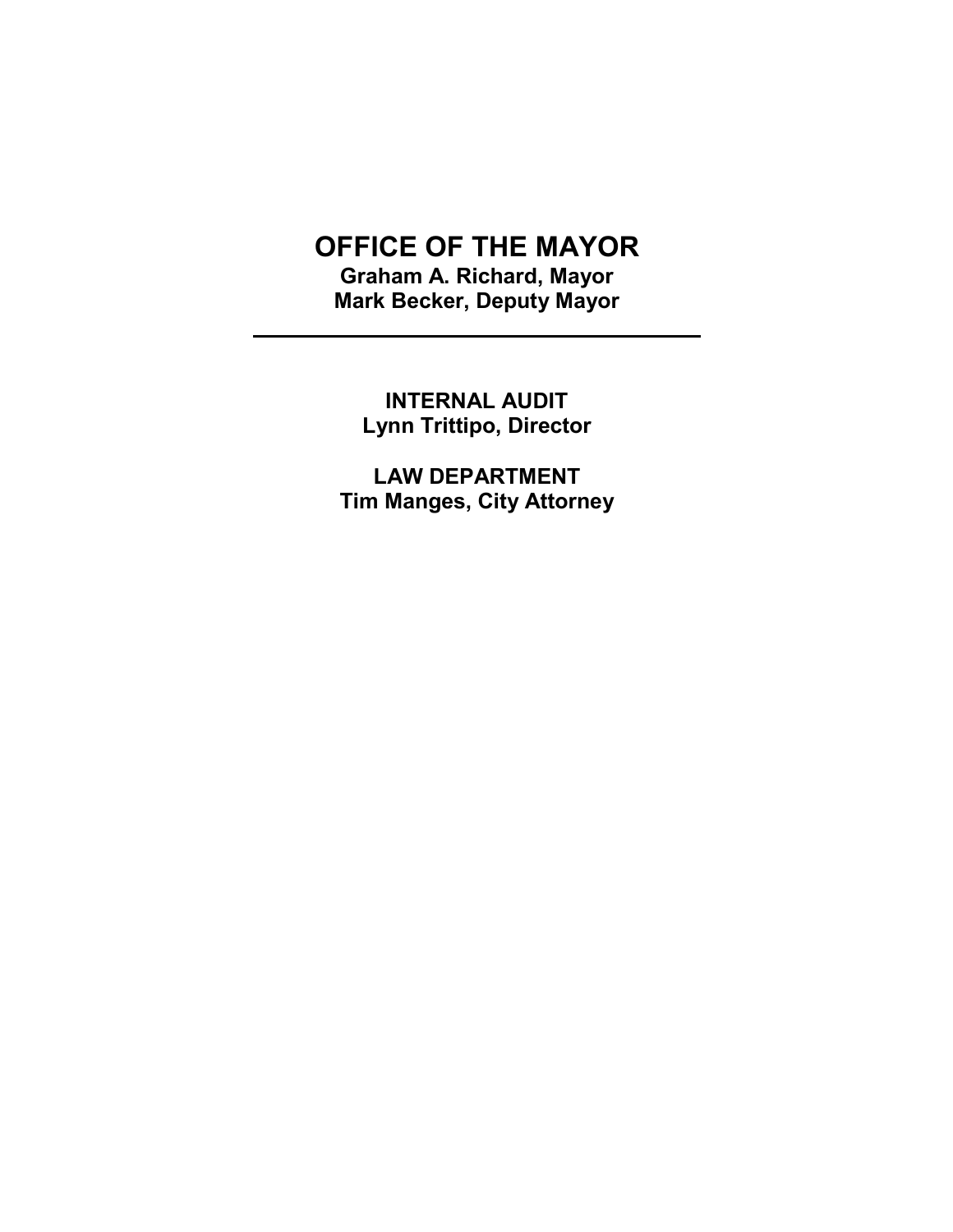## Office of the Mayor Index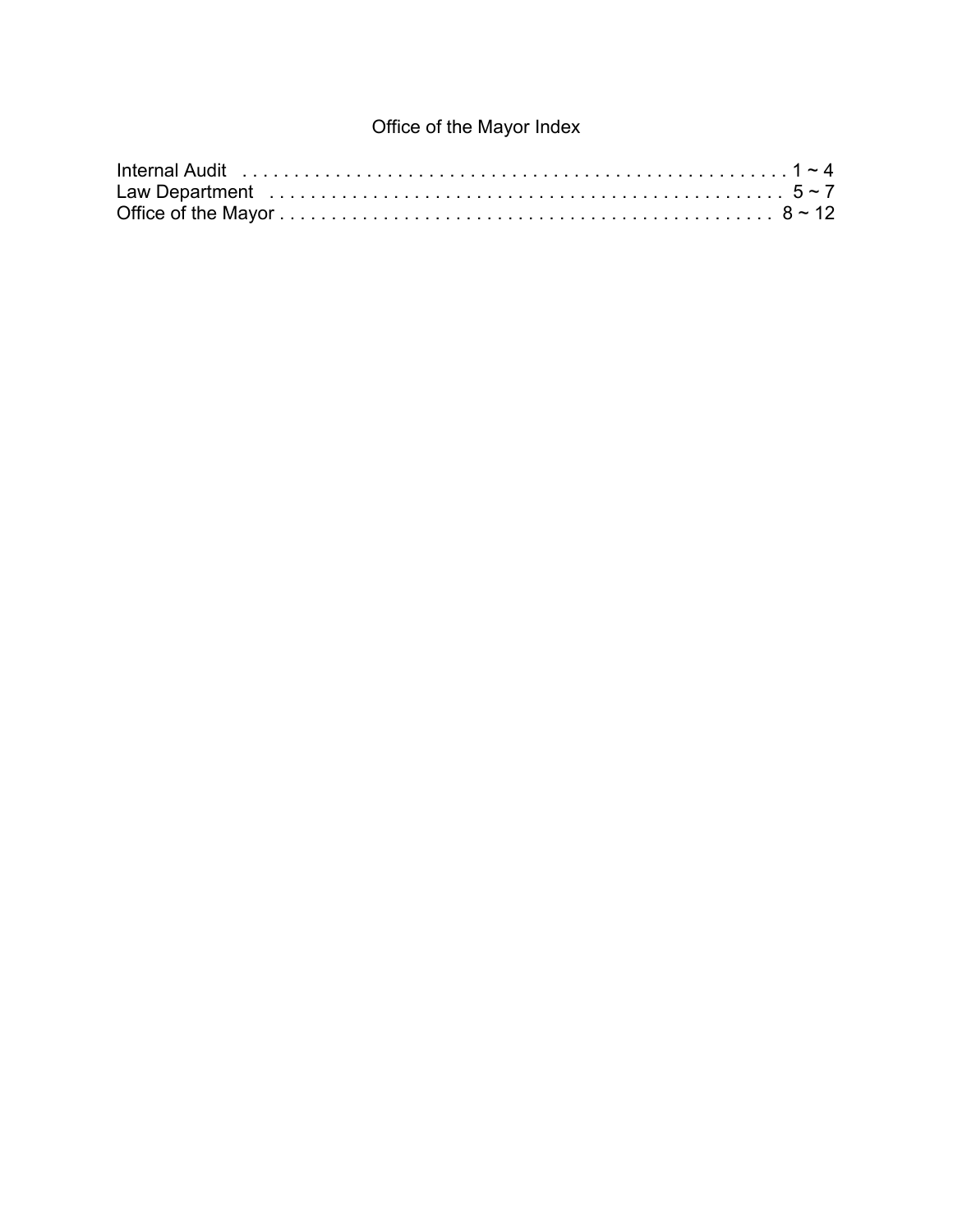## INTERNAL AUDIT

#### Mission Statement:

The Internal Audit Department is committed to the systematic, objective appraisal of the diverse operations and controls within the City to determine that:

- financial and operating information is accurate and reliable,
- risks to the City are identified and minimized,
- regulations, laws, and policies and procedures are followed,
- satisfactory standards are met,
- resources are used efficiently and economically to achieve the City's objectives –

all for the purpose of assisting members of the organization in the effective discharge of their responsibilities.

#### Goals and Objectives:

- To utilize a structured risk assessment methodology to enable the Internal Audit function to quantify the level of risk related to City departments and processes. Internal Audit can then develop an appropriate audit schedule that will ensure adequate review of all City operations based on the risk scores calculated for each department factoring in previous audit coverage.
- To present accurate, comprehensive reports to management, the Audit Committee, and others covering the scope and objectives of assigned audits included in the audit plan within the time frame approved by the Audit Committee. This process holds the department accountable for effective use of its time and also ensures the results of our effort are provided to management.
- To provide sufficient follow-up on audit reports to determine the degree of compliance with audit recommendations. The department will strive to perform follow-up audits within  $18 - 24$  months of the original audit report date. This process will enable us to determine whether recommendations are implemented.
- To provide consultation services to management and staff in an effort to ensure adequate implementation of change or new processes in order to reduce the time required by audit staff for subsequent review and troubleshooting after the process has been implemented.
- To establish and maintain constructive working relations with management through use of interim briefings during the audit engagement, draft report review and a constructive orientation for reporting. This goal will ensure management is well informed throughout the audit process and that we maintain a "no surprises" approach to each project. This goal is intended to build a level of trust between Internal Audit and management in an effort to become a pro-active resource.
- To provide a comprehensive continuing professional education program for audit personnel to maintain the knowledge and skills necessary to satisfactorily perform assigned audits and stay abreast of new audit tools and techniques.
- To have an independent review of the department performance (peer review) at a minimum once every three years. This review should address the quality of work performed, the department's compliance with its objectives and audit standards and the affect the department has had upon the City.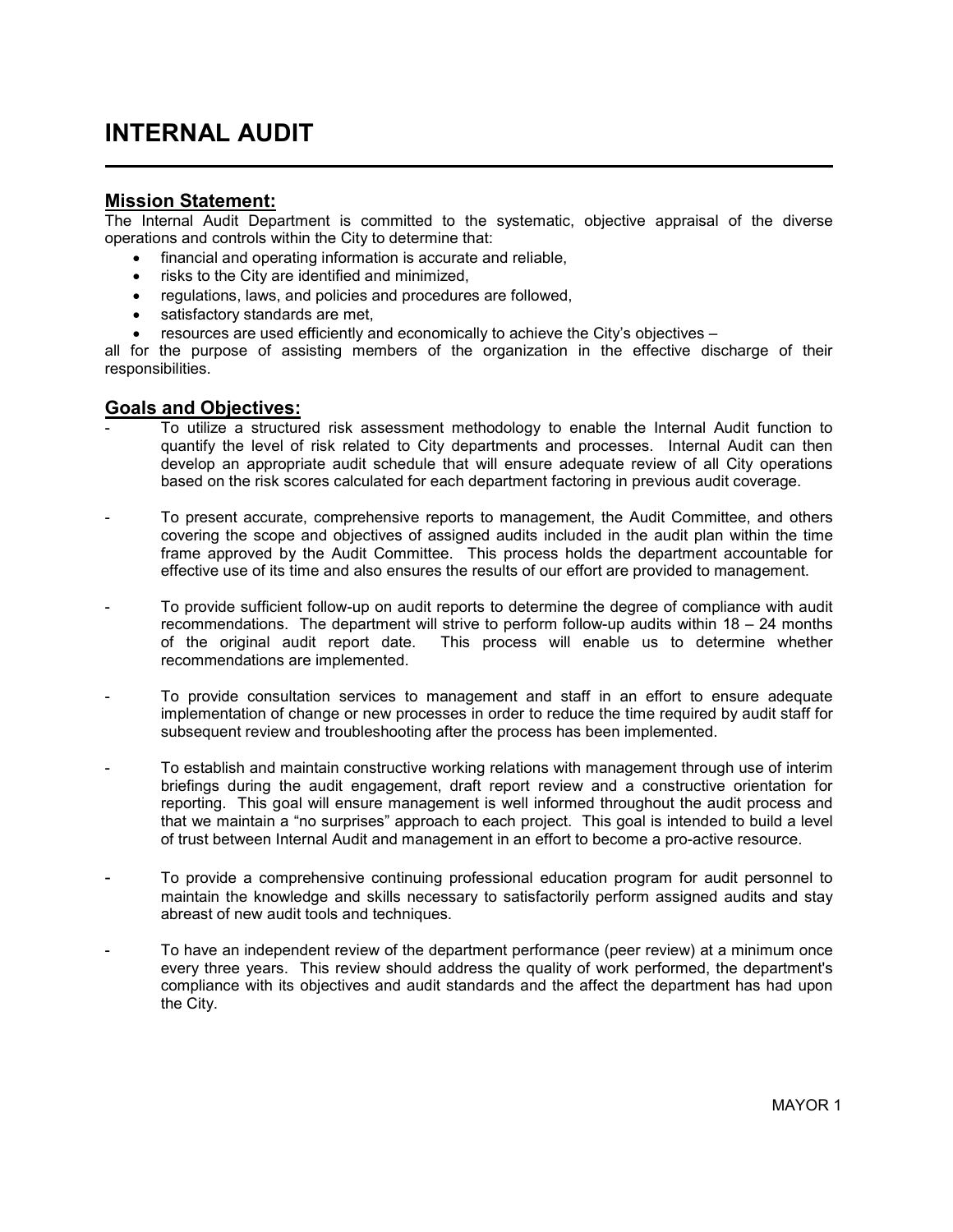## INTERNAL AUDIT Dept # 010-012-OFFC

| <b>2008 BUDGET COMPARISON</b> |          |                       |      | 2007                             |     |                          | \$ INCREASE<br>(DECREASE)        | % CHANGE                  |
|-------------------------------|----------|-----------------------|------|----------------------------------|-----|--------------------------|----------------------------------|---------------------------|
|                               |          | 2006<br><b>ACTUAL</b> |      | <b>APPROVED</b><br>THRU 06/30/07 |     | 2008<br><b>SUBMITTED</b> | FROM 2007 APPR<br><b>TO 2008</b> | FROM 2007 APPR<br>TO 2008 |
|                               |          |                       |      |                                  |     |                          |                                  |                           |
| 4111 WAGES-REG                | \$       | 150,617 \$            |      | 156,133 \$                       |     | 160,817 \$               | 4,684                            | 3.00%                     |
| 4131 PERF                     |          | 8,281                 |      | 9,758                            |     | 11,257                   | 1,499                            |                           |
| 4132 FICA                     |          | 10,880                |      | 11,944                           |     | 12,302                   | 358                              |                           |
| 4134 GROUP HEALTH INSUR       |          | 23,555                |      | 25,500                           |     | 27,000                   | 1,500                            |                           |
| 4136 UNEMPLOYMENT             |          | 72                    |      | 156                              |     | 161                      | 5                                |                           |
| 4137 WORKERS COMP             |          | 324                   |      | 276                              |     | 264                      | (12)                             |                           |
| 413A PERF/FRINGE              |          | 4,527                 |      | 4,684                            |     | 4,825                    | 141                              |                           |
| <b>TOTAL 4100</b>             | \$       | 198,256 \$            |      | 208,451                          | -\$ | 216,626                  | \$<br>8,174                      | 3.92%                     |
|                               |          |                       |      |                                  |     |                          |                                  |                           |
| 4219 OTHR OFC SUPPL           | \$<br>\$ | 386                   | \$   | 300                              | \$  | 340                      | \$<br>40                         |                           |
| <b>TOTAL 4200</b>             |          | 386                   | - \$ | 300                              | \$  | 340                      | \$<br>40                         | 13.33%                    |
| 4314 CONSULTING               | \$       | $2,034$ \$            |      |                                  | \$  |                          | \$<br>$\overline{\phantom{0}}$   |                           |
| 431K SEMINAR FEES             |          | 1,060                 |      | 2,025                            |     | 2,325                    | 300                              |                           |
| 4322 POSTAGE                  |          | 56                    |      | 80                               |     | 80                       |                                  |                           |
| 4323 TELEPHONE                |          | 658                   |      | 672                              |     | 672                      | $\overline{\phantom{a}}$         |                           |
| 4324 TRAVEL                   |          |                       |      | 2.760                            |     | 2,700                    | (60)                             |                           |
| 432L LONG DISTANCE            |          | 1                     |      | 40                               |     | 40                       |                                  |                           |
| 4342 LIABILITY INSUR          |          | 108                   |      | 114                              |     | 167                      | 53                               |                           |
| 4343 OFCL/CRIME BOND          |          | 15                    |      | 15                               |     | 15                       |                                  |                           |
| 4391 SUBS & DUES              |          | 545                   |      | 560                              |     | 815                      | 255                              |                           |
| 4399 OTHR SRVCS               |          |                       |      | 450                              |     | 500                      | 50                               |                           |
| <b>TOTAL 4300</b>             | \$       | 4,477                 | \$   | 6,716                            | \$  | 7,314                    | \$<br>598                        | 8.90%                     |
|                               |          |                       |      |                                  |     |                          |                                  |                           |
| 4444 PUR OTH EQUIP            | \$       |                       | \$   |                                  | \$  |                          | \$                               |                           |
| <b>TOTAL 4400</b>             | \$       |                       | \$   |                                  | \$  |                          | \$<br>$\blacksquare$             | ٠                         |
|                               |          |                       |      |                                  |     |                          |                                  |                           |
| <b>TOTAL EXPENSES</b>         | \$       | 203,119 \$            |      | 215,467                          | \$  | 224,280 \$               | 8,812                            | 4.09%                     |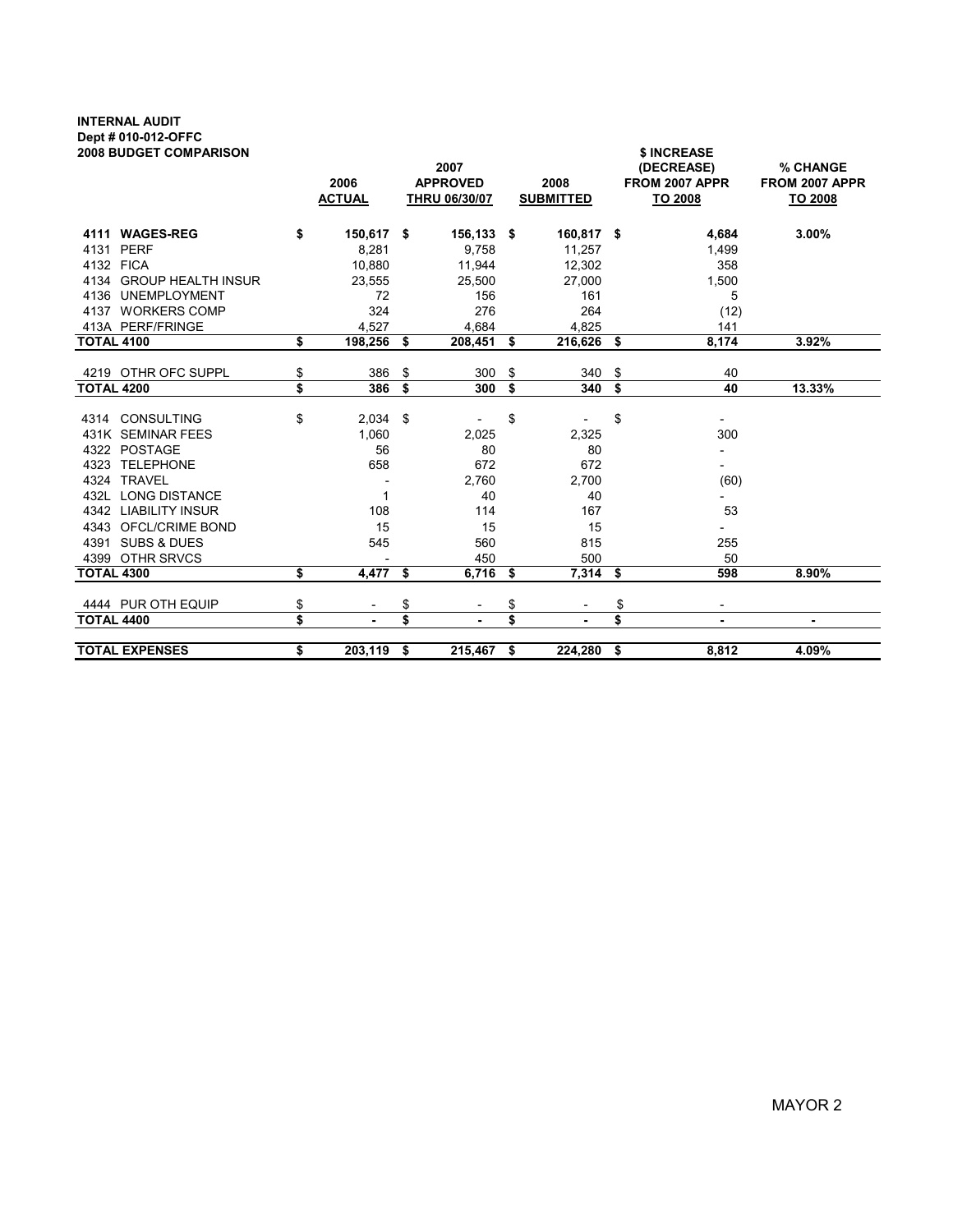|              | Internal Audit 2008-2012 Capital Improvement Program<br>PT-Property Tax |                          |                                      |                             |                         |                          |      |  |  |  |  |  |  |  |  |
|--------------|-------------------------------------------------------------------------|--------------------------|--------------------------------------|-----------------------------|-------------------------|--------------------------|------|--|--|--|--|--|--|--|--|
|              | <b>FUNDING SOURCE CODE:</b>                                             | <b>GRP-Grant Pending</b> |                                      |                             |                         |                          |      |  |  |  |  |  |  |  |  |
|              | CC-Cumulative Capital Fund                                              | LE-Lease                 |                                      |                             | RB-Revenue Bond         |                          |      |  |  |  |  |  |  |  |  |
|              | <b>CDBG-Community Development Block Grant</b>                           |                          | InfraBd-Infrastructure Bond          |                             | <b>ST-State Source</b>  |                          |      |  |  |  |  |  |  |  |  |
|              | CEDIT-Co. Economic Development Income Tax                               |                          | <b>LRS-Local Roads &amp; Streets</b> |                             | <b>SU-Sewer Utility</b> |                          |      |  |  |  |  |  |  |  |  |
|              | <b>CO-County Source</b>                                                 | MISC-Miscellaneous       |                                      |                             | SWU-Stormwater Utility  |                          |      |  |  |  |  |  |  |  |  |
|              | FED-Federal Source                                                      |                          | MVH-Motor Vehicle Highway            | TIF-Tax Increment Financing |                         |                          |      |  |  |  |  |  |  |  |  |
|              | GOB-General Obligation Bond                                             |                          | PCBF-Park Cumulative Bldg. Fund      |                             | UF-User Fee             |                          |      |  |  |  |  |  |  |  |  |
|              | <b>GRA-Grant Approved</b>                                               | <b>PS-Private Source</b> |                                      |                             | <b>WU-Water Utility</b> |                          |      |  |  |  |  |  |  |  |  |
| Item#        | <b>Project Title &amp; Description</b>                                  | <b>Funding</b>           |                                      |                             | <b>Expenditure</b>      |                          |      |  |  |  |  |  |  |  |  |
|              |                                                                         | <b>Source</b>            | 2008                                 | 2009                        | 2010                    | 2011                     | 2012 |  |  |  |  |  |  |  |  |
|              | <b>Printer Replacement</b>                                              | <b>PT</b>                | $\overline{\phantom{a}}$             |                             |                         |                          |      |  |  |  |  |  |  |  |  |
|              | Laptop Computer Replacement                                             | <sub>CC</sub>            | 1.710                                |                             |                         | $\overline{\phantom{0}}$ |      |  |  |  |  |  |  |  |  |
| <b>TOTAL</b> |                                                                         |                          | 1,710                                |                             |                         | ٠                        |      |  |  |  |  |  |  |  |  |

1. Internal Audit shares a printer. Based on the replacement schedule, this printer should have been replaced in 2002. The printer is still in fine working order, so we have postponed replacement. We can share copier/printer with the 7th floor via the network; therefore, we will probably not replace this printer.

2. The laptop is used for fieldwork on offsite audits, special projects, and could be used as a backup if one of the desk top computers were to crash. The department has one laptop, but needs a second to be more effective in completing fieldwork.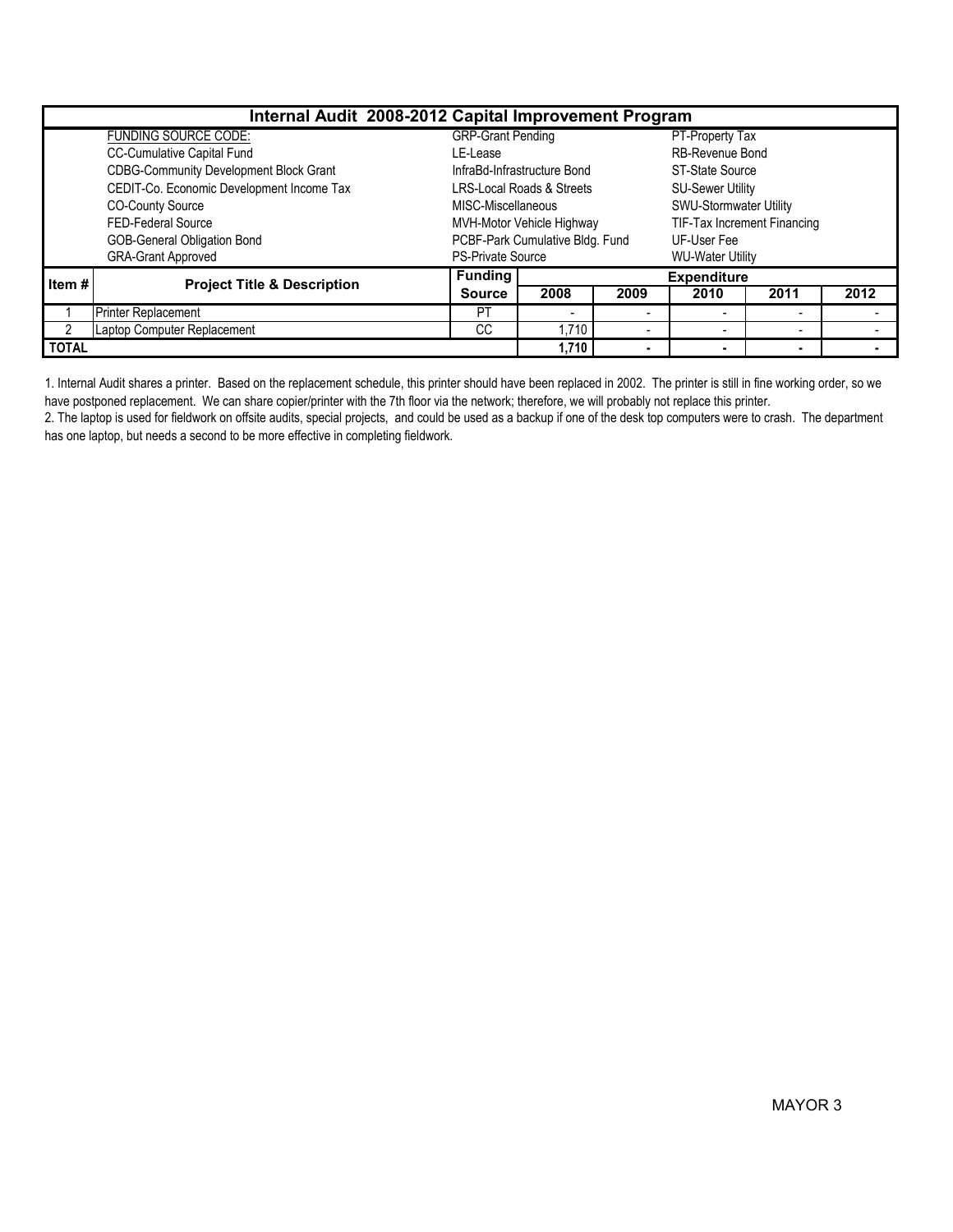### INTERNAL AUDIT BUDGETED STAFFING LEVELS

|                             | <b>EXEMPT</b><br>GRID/ |      |      |      |      |                 |           |      |      |                    |                |  |
|-----------------------------|------------------------|------|------|------|------|-----------------|-----------|------|------|--------------------|----------------|--|
| <b>CLASSIFICATION TITLE</b> | <b>UNION</b>           | 2000 | 2001 | 2002 | 2003 | 2004            | 2005 2006 | 2007 | 2008 | 2009   2010   2011 | $ 2012\rangle$ |  |
|                             |                        |      |      |      |      |                 |           |      |      |                    |                |  |
| Director of Internal Audit  | Н                      |      |      |      |      |                 |           |      |      |                    |                |  |
| <b>Staff Auditor</b>        |                        |      |      |      |      |                 |           |      |      |                    |                |  |
| <b>TOTALI</b>               |                        |      |      |      |      | $\bullet$<br>٠J |           |      |      |                    |                |  |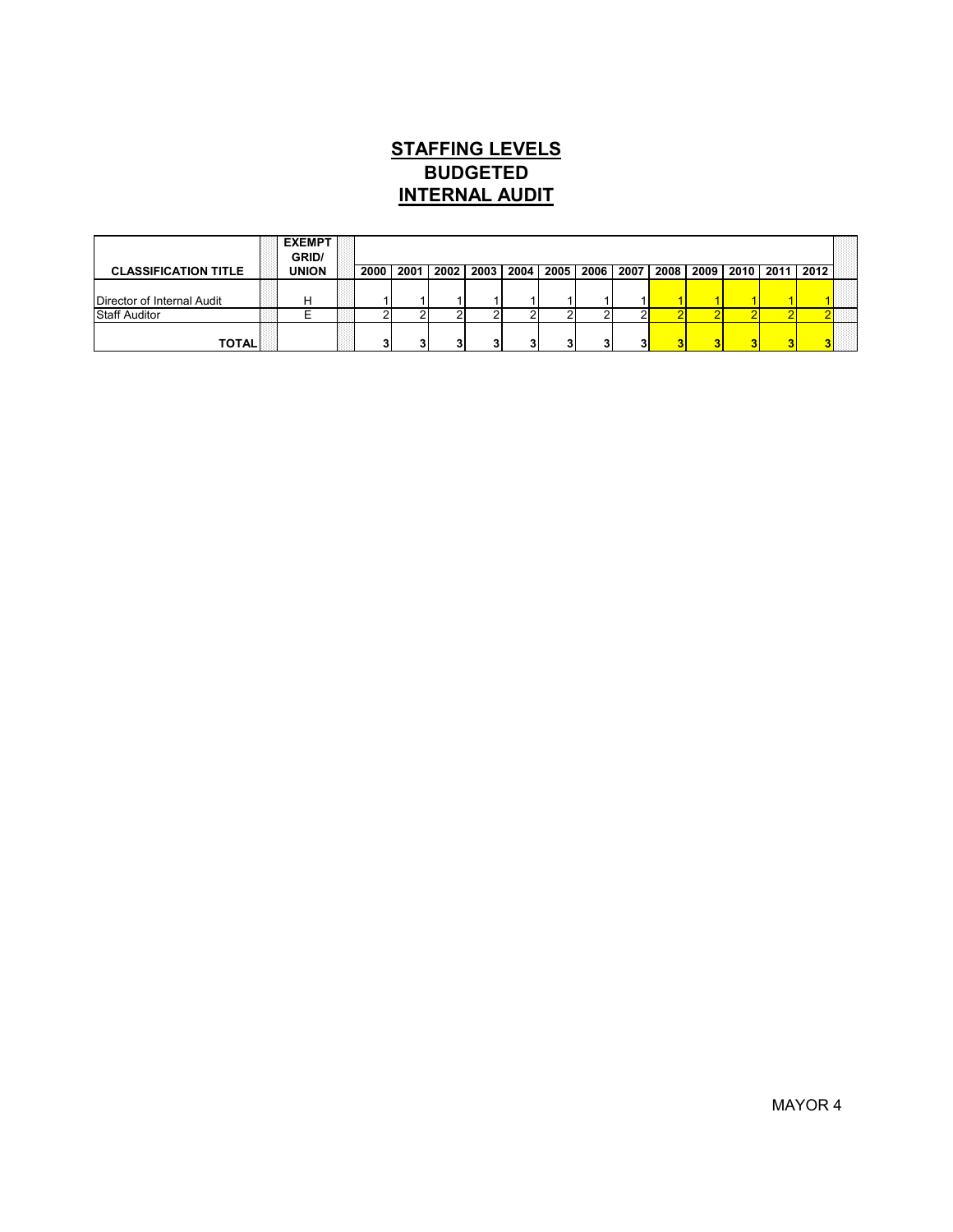## LAW DEPARTMENT

#### Mission Statement

 $\overline{a}$ 

The purpose of the Law Department is to manage the legal affairs of the City by providing legal advice/assistance to the officers, departments, boards, commissions, and other agencies of the City to comply with all City, state and federal regulations. The Law Department drafts ordinances and other legal documents of the City and for its various departments. This department prosecutes violators of City ordinances and supervises and directs all litigation in which the City has an interest. Additionally, the Law Department provides labor relations services in connection with collective bargaining matters between the Civil City and City Utilities.

#### Goals and Objectives

To provide efficient, cost effective and timely legal services through an appropriate mix of full-time attorneys and outside counsel. The department will be active in early decision making situations to limit or reduce the potential for avoidable or unnecessary litigation. The law department will apply a businesslike risk analysis to pending or threatened litigation.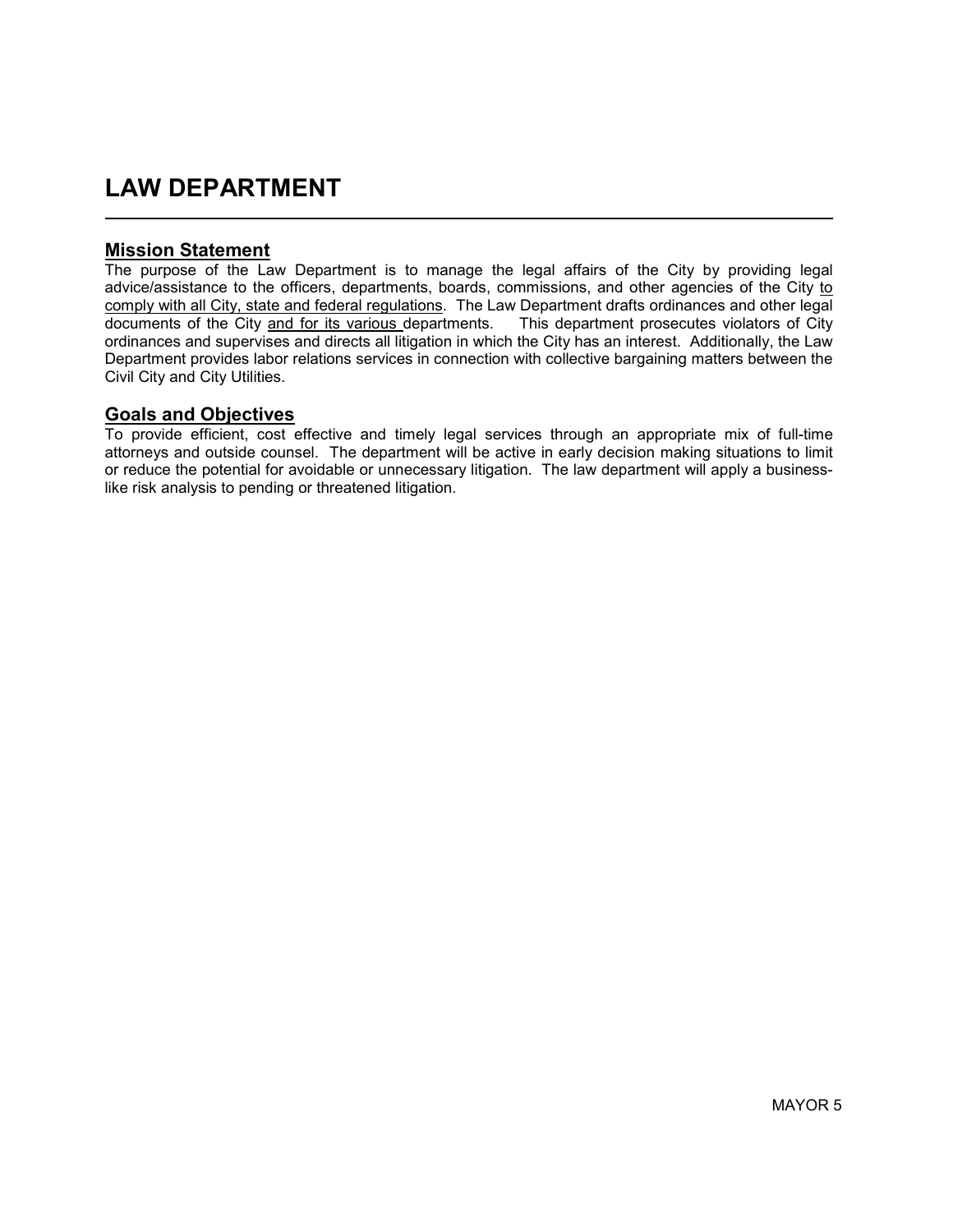### LAW Dept # 010-009-OFFC

|                   | <b>2008 BUDGET COMPARISON</b> |                          |      | 2007                             |     |                          | \$ INCREASE<br>(DECREASE)        | % CHANGE                         |
|-------------------|-------------------------------|--------------------------|------|----------------------------------|-----|--------------------------|----------------------------------|----------------------------------|
|                   |                               | 2006<br><b>ACTUAL</b>    |      | <b>APPROVED</b><br>THRU 06/30/07 |     | 2008<br><b>SUBMITTED</b> | FROM 2007 APPR<br><b>TO 2008</b> | FROM 2007 APPR<br><b>TO 2008</b> |
|                   | 4111 WAGES-REG                | \$<br>233,689 \$         |      | 250,157 \$                       |     | 254,743 \$               | 4,586                            | 1.83%                            |
|                   | 4131 PERF                     | 12,856                   |      | 15,635                           |     | 17,832                   | 2,197                            |                                  |
|                   | 4132 FICA                     | 17,274                   |      | 19,137                           |     | 19,488                   | 351                              |                                  |
|                   | 4134 GROUP HEALTH INSUR       | 31,403                   |      | 34,000                           |     | 36,000                   | 2,000                            |                                  |
|                   | 4136 UNEMPLOYMENT             | 120                      |      | 250                              |     | 255                      | 5                                |                                  |
|                   | 4137 WORKERS COMP             | 300                      |      | 240                              |     | 259                      | 19                               |                                  |
|                   | 413A PERF/FRINGE              | 7,008                    |      | 7,505                            |     | 7,642                    | 138                              |                                  |
|                   | 413R RETIREE HEALTH INSUR     | 15,696                   |      | 17.000                           |     | 18,000                   | 1.000                            |                                  |
|                   | <b>TOTAL 4100</b>             | \$<br>318,346            | - \$ | 343,923                          | -\$ | 354,219                  | \$<br>10,295                     | 2.99%                            |
|                   | 4212 STATIONARY/FORMS         | \$                       | \$   | 100                              | \$  | 230                      | \$<br>130                        |                                  |
|                   | 4213 COMPUTER SUPPLIES        | 369                      |      | 150                              |     | 150                      | $\overline{\phantom{0}}$         |                                  |
|                   | 4219 OTHER OFFICE SUPPLIES    | 1,077                    |      | 1,520                            |     | 1,500                    | (20)                             |                                  |
|                   | 4263 OTHER REPAIR PARTS       | 145                      |      | 275                              |     | 200                      | (75)                             |                                  |
|                   | 4299 OTHER MATERIALS          | 10                       |      | 100                              |     | 100                      | $\overline{\phantom{0}}$         |                                  |
| <b>TOTAL 4200</b> |                               | \$<br>1,601              | \$   | 2,145                            | \$  | 2,180                    | \$<br>35                         | 1.63%                            |
|                   |                               |                          |      |                                  |     |                          |                                  |                                  |
|                   | 4311 LEGAL SERVICES           | \$<br>116,260            | - \$ | 122,020                          | -\$ | 122,000                  | \$<br>(20)                       |                                  |
|                   | 431K SEMINAR FEES             | 4,290                    |      | 3,067                            |     | 3,060                    | (7)                              |                                  |
|                   | 4322 POSTAGE                  | 4,514                    |      | 2,835                            |     | 3,195                    | 360                              |                                  |
|                   | 4323 TELEPHONE                | 899                      |      | 900                              |     | 924                      | 24                               |                                  |
|                   | 4324 TRAVEL                   | 4,221                    |      | 2,100                            |     | 3,500                    | 1,400                            |                                  |
|                   | 4326 MILEAGE                  | 771                      |      | 980                              |     | 1,080                    | 100                              |                                  |
|                   | 432L LONG DISTANCE            | 72                       |      | 126                              |     | 96                       | (30)                             |                                  |
|                   | 4342 LIABILITY INSURANCE      | 144                      |      | 152                              |     | 223                      | 71                               |                                  |
|                   | 4343 OFCL/CRIME BOND          | 20                       |      | 20                               |     | 20                       | $\overline{\phantom{0}}$         |                                  |
|                   | 4363 CONT OTHER REPAIR        | $\overline{\phantom{a}}$ |      | 300                              |     | 300                      |                                  |                                  |
|                   | 4369 CONT SERVICES            | 3,197                    |      | 3,240                            |     | 3,280                    | 40                               |                                  |
|                   | 4374 CONT OTHER RENT          | 1,562                    |      | 1,608                            |     | 1,392                    | (216)                            |                                  |
|                   | 4391 SUBS & DUES              | 6,075                    |      | 4,925                            |     | 5,530                    | 605                              |                                  |
|                   | 4399 OTHER SERVICES           | 307                      |      | 1,020                            |     | 570                      | (450)                            |                                  |
| <b>TOTAL 4300</b> |                               | \$<br>142,332            | - \$ | 143,293                          | -\$ | 145,170                  | \$<br>1,877                      | 1.31%                            |
|                   | 4451 PUR FURNITURE            | \$                       | \$   | 1,250                            | \$  |                          | \$<br>(1, 250)                   |                                  |
| <b>TOTAL 4400</b> |                               | \$<br>٠                  | \$   | 1,250                            | \$  |                          | \$<br>(1, 250)                   | $-100.00\%$                      |
|                   |                               |                          |      |                                  |     |                          |                                  |                                  |
|                   | <b>TOTAL EXPENSES</b>         | \$<br>462,279            | \$   | 490,611                          | \$  | 501,569                  | 10,957                           | 2.23%                            |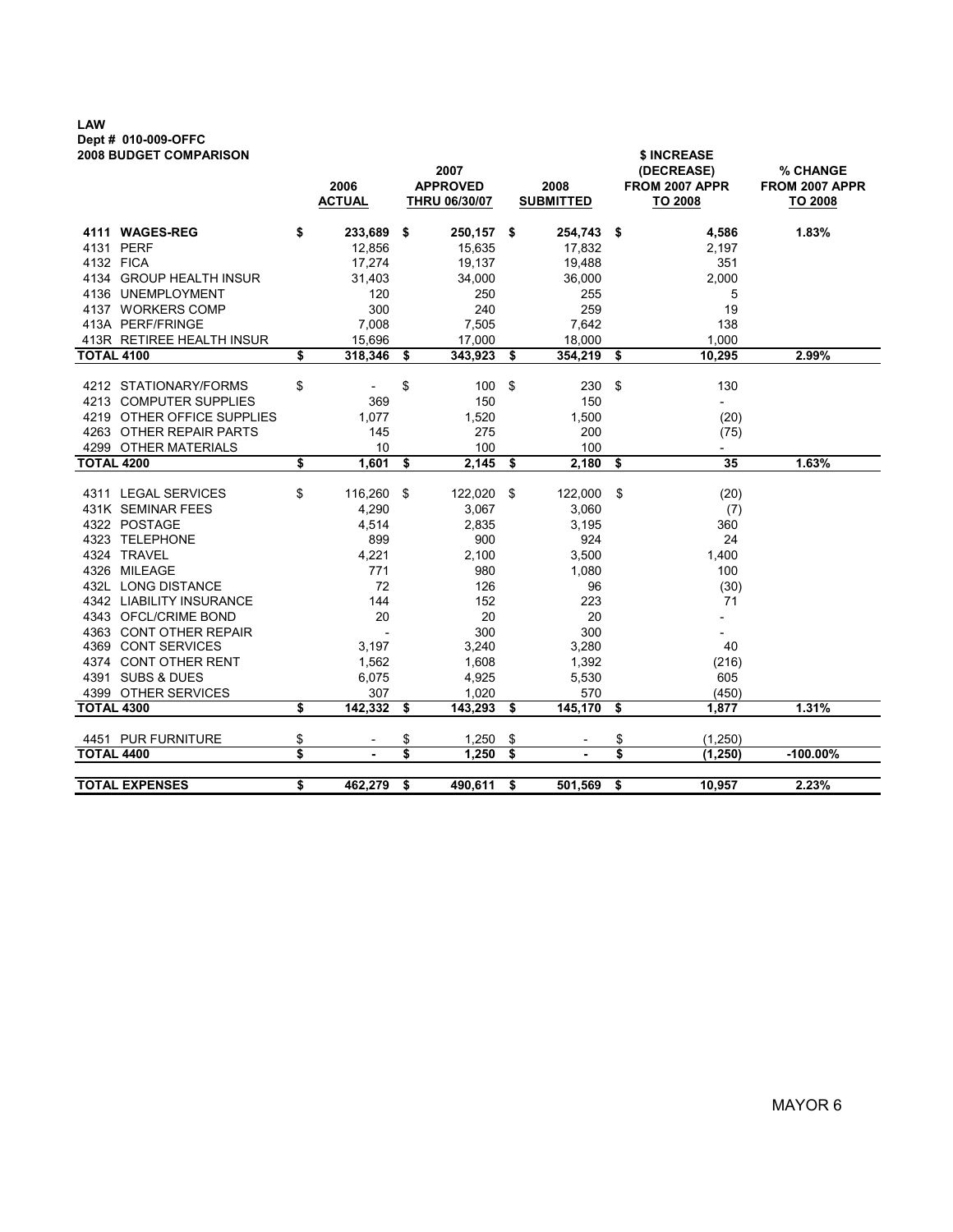#### **STAFFING LEVELS LAW** BUDGETED

|                                         | <b>EXEMPT</b><br>GRID/ |      |      |      |      |      |      |      |      |      |      |      |      |      |  |
|-----------------------------------------|------------------------|------|------|------|------|------|------|------|------|------|------|------|------|------|--|
| <b>CLASSIFICATION TITLE</b>             | <b>UNION</b>           | 2000 | 2001 | 2002 | 2003 | 2004 | 2005 | 2006 | 2007 | 2008 | 2009 | 2010 | 2011 | 2012 |  |
|                                         |                        |      |      |      |      |      |      |      |      |      |      |      |      |      |  |
| <b>City Attorney</b>                    |                        |      |      |      |      |      |      |      |      |      |      |      |      |      |  |
| Legal Research/Administrative Assistant |                        |      |      |      |      |      |      |      |      |      |      |      |      |      |  |
| <b>Labor Relations Specialist</b>       |                        |      |      |      |      |      |      |      |      |      |      |      |      |      |  |
| <b>Associate City Attorneys</b>         |                        |      |      |      |      |      |      |      |      |      |      |      |      |      |  |
| <b>TOTAL</b>                            |                        |      |      |      |      |      |      |      |      |      |      |      |      |      |  |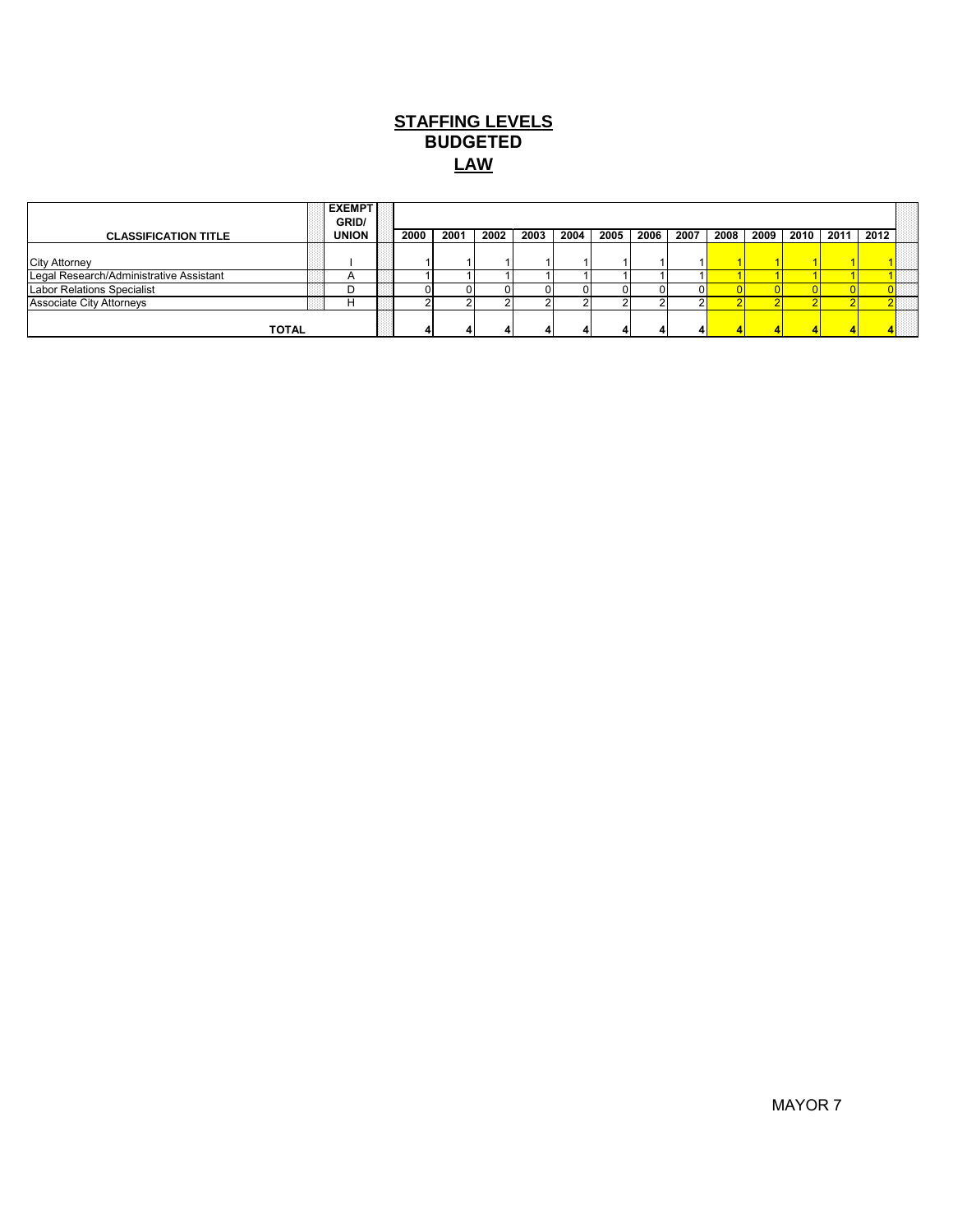## OFFICE OF THE MAYOR

#### Mission Statement

It is the mission of the Office of the Mayor to assist the Mayor in serving the public by gathering information on important issues, assisting in analyzing those issues and developing policies to guide the course of the City for the future. At the direction of the Mayor, the office implements policy by coordinating and guiding the actions of the various divisions of the City government, and working cooperatively with other units of government, business, and other organizations to accomplish the goals of the City.

The Mayor's Office is comprised of: Executive Office, Public Information Office, Neighborhood Specialists, One Call Customer Service Center, Law Department, and Internal Audit Department.

#### Goals and Objectives

The goals of the Office of the Mayor include those goals as determined by the:

- Comprehensive Plan
- Retain and gain jobs
- Maintain enhancing the City's capital assets
- Addressing capital and staff needs in the public safety division
- Improving the efficiency of local government
- Responsible stewardship of public assets and infrastructure
- Improved disclosure of City finances.

It is also the goal of the Office of the Mayor to include the goals and missions of the Neighborhood and Citizens Advocate Office, the Department of Public Information, and to assist individual citizens, neighborhood associations, and members of the media with their needs and questions concerning city government. The Neighborhood and Citizens Advocate Office mission is to serve as a mediator and advocate on behalf of the public and neighborhood associations in dealings with City departments, and to communicate with the Mayor the needs and desires voiced to the Office. The One Call Customer Service Center is designed to provide citizens and businesses with outstanding customer service by quickly and accurately responding to constituent questions and requests. It is the mission of the Public Information Office to provide information regarding administrative policies and city services to a variety of audiences, including citizens, City Council, neighborhood leaders, City employees, the media, and state/national groups.

The Public Information Office accomplishes its goals by organizing news conferences; maintaining the City's website; updating the Water Quality hotline recordings; representing the Mayor at events; providing tours for the public; operating the Government Access cable television station; organizing special events; and creating the annual report, brochures, letters, proclamations, newsletters, speeches, award applications and other written material.

The Mayor's office also provides a liaison between City government and the Indiana General Assembly to ensure the interests and issues of the community are being addressed during legislative sessions as well as interim study committees. The Mayor's legislative liaison also works with state and national municipal associations to champion urban causes and exchange information innovations in governing.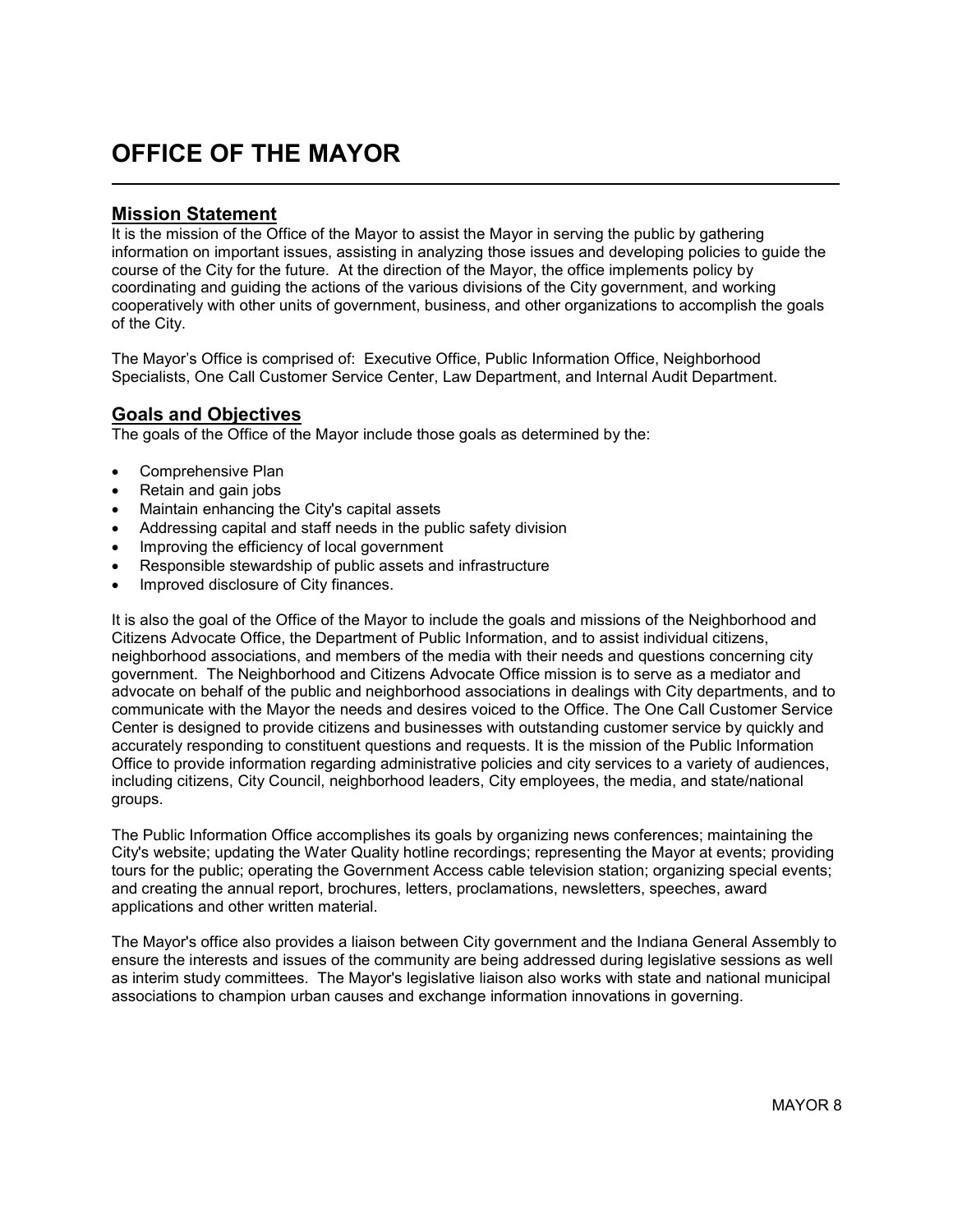The Office of the Mayor is also the home of the City's Quality Program. The goal of the program is to improve City processes and the services provided to the residents of Fort Wayne. The quality initiative has three components: B.E.S.T. (Building Excellent Service with Teams), Six Sigma and the implementation and utilization of performance measures. B.E.S.T. and Six Sigma teams can be found throughout the City sharing B.E.S.T. practices and analyzing processes to make the City more efficient and effective.

The Mayor's office provides vision and direction for technology initiatives for the total enterprise.

#### Special Projects Include but not limited to:

Mayor's staff to the following committees or boards: Sewer Advisory Board, Senior Advisory Council, Affirmative Action Advisory Council, UEA Marketing Committee, Fort Wayne Government Access Editorial Board, Cedar Creek Watershed Alliance, Mayor's Commission on Domestic Violence, Rape & Sexual Harassment, Safety Village/Survive Alive House, HANDS Board, Citizens Advisory Committee, Three Rivers Festival, Regional Neighborhood Network Conference, Community Service Council, Area Partnerships, Youth Development Alliance, Downtown Improvement District Marketing Committee, Internal Audit Committee, Central City Housing Trust Fund, Convention and Visitors' Bureau, Workforce Investment Board, Board of Public Works, Stormwater Management Board of Directors, Liaison to the Allen County Board of Health, Cable Fund Board, Arts United Board, Hospital Authority Board, and Three Rivers Ambulance Authority Board.

- $\triangleright$  Representation at State Legislature
- $\triangleright$  Neighborhood cleanups
- $\triangleright$  National Night Out
- > Metro Paint-a-Thon
- **►** Crimestoppers Advisory Board
- ► Fort Wayne Government Access Television Programming
- $\triangleright$  Internet Home Page
- > Annual Report
- $\triangleright$  Media Training for Employees
- $\triangleright$  City Utilities Bill Stuffers
- UEA Annual Report
- > Utilities Annual Report
- $\triangleright$  Water Quality Hotline
- $\triangleright$  State of the City Address
- Assistance with UEA Newsletter & Economic Development Newsletter
- $\triangleright$  Profits on Hold
- Consumer Confidence Report
- $\triangleright$  Summit Up
- > IACT and USCM Liaison
- $\triangleright$  Municipal Government Week
- $\triangleright$  Fort Wayne City Services Guide
- Fort Wayne Government Brochure
- $\triangleright$  Crisis Communication preparation and training
- $\triangleright$  Internal communication newsletter and program
- $\triangleright$  One to One with Mayor Richard
- $\triangleright$  Bottled Fort Wayne Water
- City Services Survey
- Customer Service Training
- $\triangleright$  Performance Measures Workshop
- $\triangleright$  Six Sigma Overviews
- $\triangleright$  CEO Roundtable
- $\triangleright$  Intern Luncheon Learning Series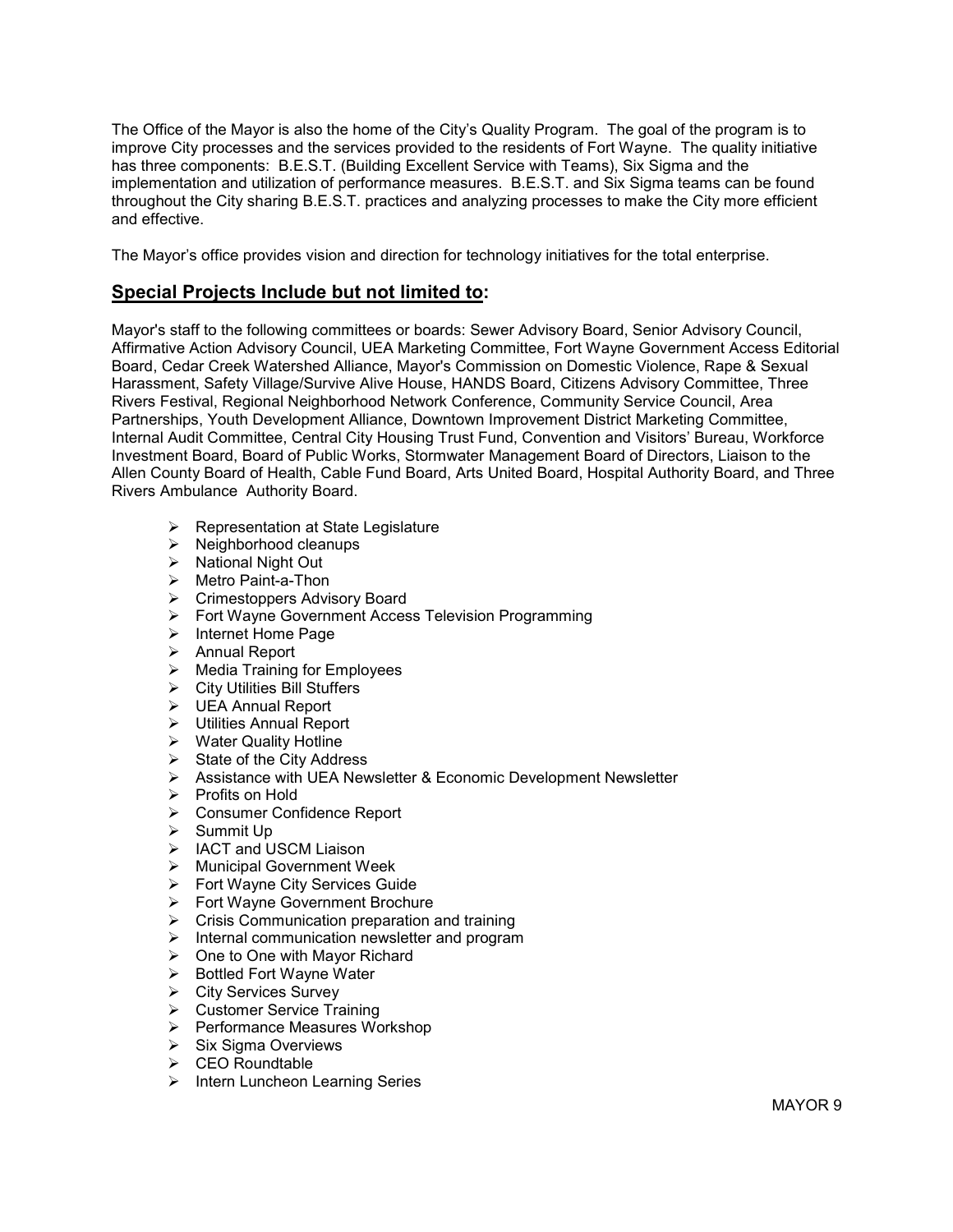### MAYOR'S OFFICE Dept # 010-001

| <b>2008 BUDGET COMPARISON</b>            |                                   |                                         |                               |                          |                           | \$ INCREASE                      |                |
|------------------------------------------|-----------------------------------|-----------------------------------------|-------------------------------|--------------------------|---------------------------|----------------------------------|----------------|
|                                          |                                   | 2007                                    | 2008<br><u>SUBMITTED</u>      |                          | (DECREASE)                | % CHANGE                         |                |
|                                          | 2006<br><u>ACTUAL</u>             | <b>APPROVED</b><br><b>THRU 06/30/07</b> | 904,006<br>\$<br>\$<br>10,712 |                          | FROM 2007 APPR<br>TO 2008 | FROM 2007 APPR<br><b>TO 2008</b> |                |
|                                          |                                   |                                         |                               |                          |                           |                                  |                |
| 4111 WAGES-REG                           | \$<br>632,189                     | \$<br>755,881                           |                               |                          |                           | 148,125                          |                |
| 4115 PARTTIME                            | 11,788                            | 14,914                                  |                               |                          |                           | (4,202)                          |                |
| <b>TOTAL WAGES</b>                       | \$<br>643,977                     | \$<br>770,795                           | \$                            | 914,718                  | \$                        | 143,923                          | 18.67%         |
| 4131 PERF                                | 34,771                            | 47,243                                  |                               | 63,280                   |                           | 16,038                           |                |
| 4132 FICA                                | 47,033                            | 58,966                                  |                               | 69,976                   |                           | 11,010                           |                |
| 4134 GROUP HEALTH INSUR                  | 94,200                            | 127,500                                 |                               | 162,000                  |                           | 34,500                           |                |
| 4136 UNEMPLOYMENT                        | 324                               | 771                                     |                               | 915                      |                           | 144                              |                |
| 4137 WORKERS COMP                        | 1,296                             | 1,968                                   |                               | 1,547                    |                           | (421)                            |                |
| 413A PERF/FRINGE                         | 18,966                            | 22,676                                  |                               | 27,120                   |                           | 4,444                            |                |
| 413R RETIREE HEALTH INSUR                | 7,848                             | 8,500                                   |                               | 9,000                    |                           | 500                              |                |
| <b>TOTAL 4100**</b>                      | \$<br>848,415                     | \$<br>1,038,418                         | \$                            | 1,248,556                | \$                        | 210,138                          | 20.24%         |
|                                          |                                   |                                         |                               |                          |                           |                                  |                |
| 4213 COMPUTER SUPPL                      | \$<br>316 \$                      | 2,120                                   | \$                            | 2,120                    | \$                        |                                  |                |
| 4219 OTHR OFFC SUPPL                     | 6,471                             | 9,200                                   |                               | 9,200                    |                           |                                  |                |
| 4231 GASOLINE                            | 1,012                             | 1,700                                   |                               | 1,700                    |                           |                                  |                |
| 4299 OTHER MTLS                          | 505                               | 3,100                                   |                               | 3,100                    |                           |                                  |                |
| <b>TOTAL 4200</b>                        | \$<br>8,304                       | \$<br>16,120                            | \$                            | 16,120                   | \$                        | $\overline{\phantom{a}}$         | $\blacksquare$ |
|                                          |                                   |                                         |                               |                          |                           |                                  |                |
| 431K SEMINAR FEES<br>431S SOFTWARE TRAIN | \$<br>5,903                       | \$<br>10,000                            | \$                            | 10,000                   | \$                        |                                  |                |
| 4322 POSTAGE                             | $\overline{\phantom{a}}$<br>6,340 | 1,000                                   |                               | 1,000                    |                           |                                  |                |
| 4323 TELEPHONE                           |                                   | 9,300                                   |                               | 9,300                    |                           |                                  |                |
| 4324 TRAVEL                              | 7,585<br>26,650                   | 17,120                                  |                               | 17,120                   |                           |                                  |                |
| 4326 MILEAGE                             | 2,803                             | 21,200<br>4,350                         |                               | 21,200<br>4,350          |                           |                                  |                |
| 432C CELL PHONE                          | 1,810                             | 4,500                                   |                               | 4,500                    |                           |                                  |                |
| 432L LONG DISTANCE                       | 743                               | 1,100                                   |                               | 1,100                    |                           |                                  |                |
| 4331 PRINTING                            | 2,697                             | 4,800                                   |                               | 4,800                    |                           |                                  |                |
| 4332 PUBL/LEGAL NOTICE                   | 19                                | 1,000                                   |                               | 1,000                    |                           |                                  |                |
| 4334 PUBLIC RELATIONS                    | 11,389                            | 30,220                                  |                               | 30,220                   |                           |                                  |                |
| 4342 LIABILITY INSUR                     | 432                               | 491                                     |                               | 1,114                    |                           | 623                              |                |
| 4343 OFCL/CRIME BOND                     | 61                                | 64                                      |                               | 100                      |                           | 36                               |                |
| 4345 AUTO INSUR                          | 131                               | 140                                     |                               | 135                      |                           | (5)                              |                |
| 4363 CONT OTH REP                        | 1,994                             | 600                                     |                               | 600                      |                           |                                  |                |
| 4369 CONT SRVCS                          | 8,603                             | 8,000                                   |                               | 8,000                    |                           |                                  |                |
| 436N GARGE-NONTGT                        | 5                                 | $\overline{\phantom{a}}$                |                               | $\overline{\phantom{a}}$ |                           |                                  |                |
| 4372 VEHICLE RENTAL                      | 1,492                             | 5,000                                   |                               | 6,000                    |                           | 1,000                            |                |
| 4377 CC BLD PKG                          | 381                               | 500                                     |                               | 600                      |                           | 100                              |                |
| 4391 SUBS & DUES                         | 14,692                            | 18,500                                  |                               | 18,500                   |                           |                                  |                |
| 4399 OTHR SRVCS                          | 1,247                             | 1,500                                   |                               | 1,500                    |                           |                                  |                |
| <b>TOTAL 4300</b>                        | \$<br>94,977                      | \$<br>139,385                           | \$                            | 141,139                  | \$                        | 1,754                            | 1.26%          |
|                                          |                                   |                                         |                               |                          |                           |                                  |                |
| 4443 PUR OFFC EQP                        | \$                                | \$<br>1,200                             | \$                            | 1,400                    | \$                        | 200                              |                |
| <b>TOTAL 4400</b>                        | \$                                | \$<br>1,200                             | \$                            | 1,400                    | \$                        | 200                              | 16.67%         |
| <b>TOTAL EXPENSES</b>                    | \$<br>951,696                     | \$<br>1,195,123                         | \$                            | 1,407,215                | \$                        | 212,092                          | 17.75%         |
|                                          |                                   |                                         |                               |                          |                           |                                  |                |

\*\* In 2007, there is still an appropriation of approximately \$96,000 for (3) Call Takers. These three positions will be covered by positions from Purchasing, Public Works and Community Development.

There was also an increase in the Mayor's salary to \$120,000 (or increase of \$12,361) that was approved by Council after the 2007 budget process.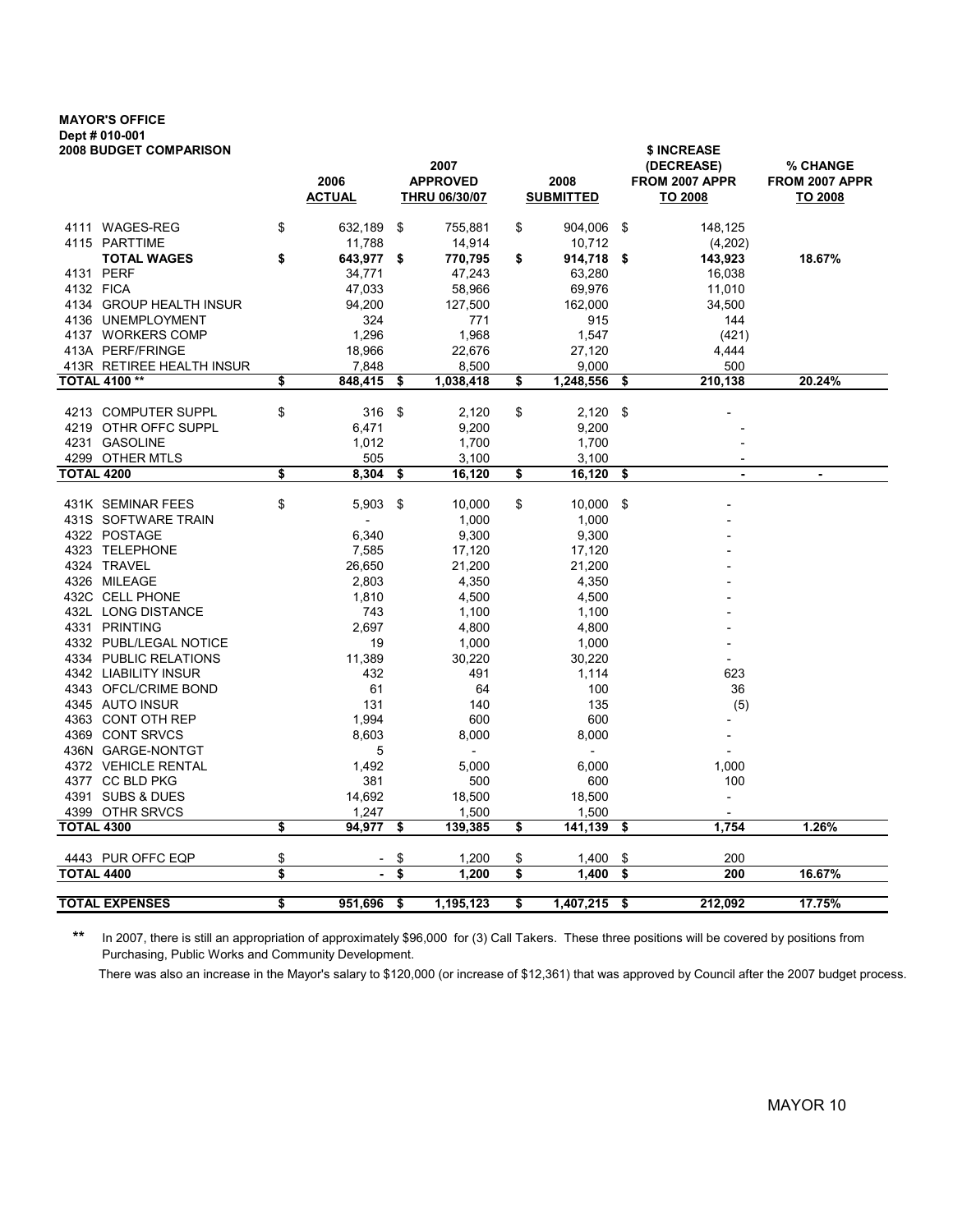|              | Mayor's Office 2008-2012 Capital Improvement Program |                          |                                      |                |                          |                                    |      |  |  |  |  |  |
|--------------|------------------------------------------------------|--------------------------|--------------------------------------|----------------|--------------------------|------------------------------------|------|--|--|--|--|--|
|              | FUNDING SOURCE CODE:                                 | <b>GRP-Grant Pending</b> |                                      |                | PT-Property Tax          |                                    |      |  |  |  |  |  |
|              | <b>CC-Cumulative Capital Fund</b>                    | LE-Lease                 |                                      |                | <b>RB-Revenue Bond</b>   |                                    |      |  |  |  |  |  |
|              | <b>CDBG-Community Development Block Grant</b>        |                          | InfraBd-Infrastructure Bond          |                | ST-State Source          |                                    |      |  |  |  |  |  |
|              | CEDIT-Co. Economic Development Income Tax            |                          | <b>LRS-Local Roads &amp; Streets</b> |                | <b>SU-Sewer Utility</b>  |                                    |      |  |  |  |  |  |
|              | <b>CO-County Source</b>                              | MISC-Miscellaneous       |                                      |                | SWU-Stormwater Utility   |                                    |      |  |  |  |  |  |
|              | FED-Federal Source                                   |                          | MVH-Motor Vehicle Highway            |                |                          | <b>TIF-Tax Increment Financing</b> |      |  |  |  |  |  |
|              | <b>GOB-General Obligation Bond</b>                   |                          | PCBF-Park Cumulative Bldg. Fund      |                | UF-User Fee              |                                    |      |  |  |  |  |  |
|              | <b>GRA-Grant Approved</b>                            | <b>PS-Private Source</b> |                                      |                | <b>WU-Water Utility</b>  |                                    |      |  |  |  |  |  |
| Item#        | <b>Project Title &amp; Description</b>               | <b>Funding</b>           |                                      |                | <b>Expenditure</b>       |                                    |      |  |  |  |  |  |
|              |                                                      | <b>Source</b>            | 2008                                 | 2009           | 2010                     | 2011                               | 2012 |  |  |  |  |  |
|              | <b>Equipment Purchases</b>                           |                          |                                      |                |                          |                                    |      |  |  |  |  |  |
|              | a. Fax Machine                                       | <b>PT</b>                | ,400                                 |                |                          | $\overline{\phantom{a}}$           |      |  |  |  |  |  |
|              | b. Printer                                           | PT                       |                                      | 2,500          |                          |                                    |      |  |  |  |  |  |
| 2            | Office Equipment                                     | PT                       | $\blacksquare$                       | $\blacksquare$ | $\overline{\phantom{0}}$ | $\blacksquare$                     |      |  |  |  |  |  |
| 3            | Computer Replacement                                 | <b>PT</b>                | -                                    |                |                          |                                    |      |  |  |  |  |  |
| <b>TOTAL</b> |                                                      |                          | 400. ا                               | 2.500          |                          | ٠                                  |      |  |  |  |  |  |

1. a. Purchase of replacement fax machine purchased in 1996. Fax will be replaced only if the equipment fails.

1. b. Purchase of replacement printer for Mayor according to City guidelines. Printer will be replaced only if the the equipment fails.

2. Office equipment additions for One Call operation.

3. Purchase of 8 computers for planned rotation, according to City replacement guidelines.